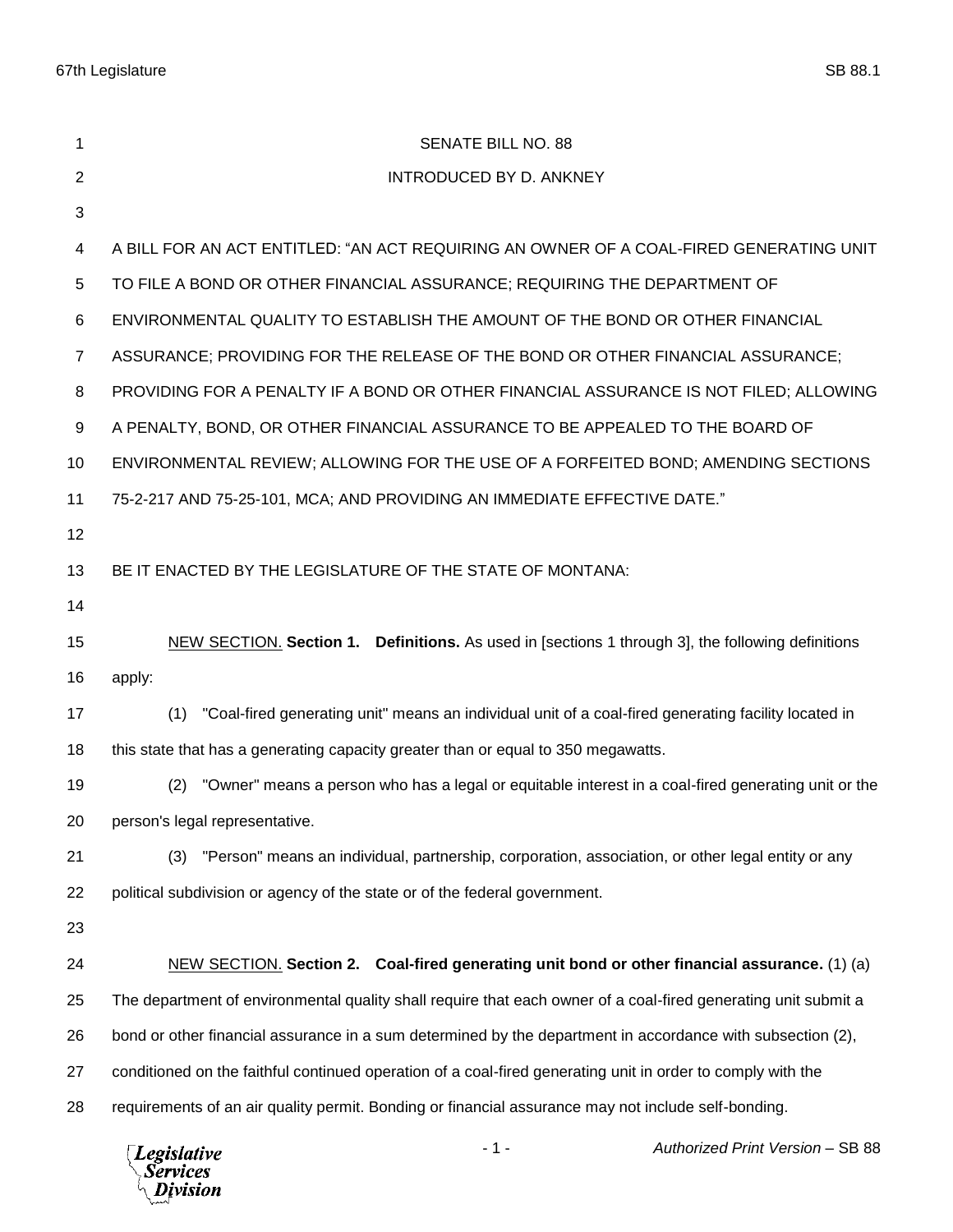| 1              | Within 60 days after a request by the department in accordance with subsection $(1)(a)$ , an owner<br>(b)          |  |  |
|----------------|--------------------------------------------------------------------------------------------------------------------|--|--|
| $\overline{c}$ | of a coal-fired generating unit shall submit a bond or other financial assurance payable to the state in a form    |  |  |
| 3              | acceptable by the department and for a sum determined by the department.                                           |  |  |
| 4              | If the coal-fired generating unit has more than one owner, the bond required in accordance with<br>(c)             |  |  |
| 5              | this subsection (1) must cover only the individual owner's share of operational costs at the coal-fired generating |  |  |
| 6              | unit.                                                                                                              |  |  |
| $\overline{7}$ | In determining the amount of the bond or other financial assurance required in accordance with<br>(2)              |  |  |
| 8              | subsection (1), the department shall take into consideration:                                                      |  |  |
| 9              | the current and reasonably anticipated operation of the coal-fired generating unit;<br>(a)                         |  |  |
| 10             | the current and reasonably anticipated need for electricity generated by the coal-fired generating<br>(b)          |  |  |
| 11             | unit by customers in this state and in the western United States; and                                              |  |  |
| 12             | other information determined relevant by the department.<br>(c)                                                    |  |  |
| 13             | (a) If an owner fails to submit a bond or other financial assurance acceptable to the department<br>(3)            |  |  |
| 14             | within the timeframe required by this section, the department may assess an initial administrative penalty of      |  |  |
| 15             | \$10,000 and an additional administrative penalty of \$10,000 for each day the failure to submit the bond or other |  |  |
| 16             | financial assurance continues.                                                                                     |  |  |
| 17             | Penalties collected under this section must be deposited in the alternative energy revolving loan<br>(b)           |  |  |
| 18             | account established in 75-25-101.                                                                                  |  |  |
| 19             | An owner may appeal the department's penalty assessment or the amount of the bond or other<br>(4)                  |  |  |
| 20             | financial assurance determined by the department to the board of environmental review within 20 days after         |  |  |
| 21             | receipt of written notice of the penalty or bond amount. The contested case provisions of the Montana              |  |  |
| 22             | Administrative Procedure Act, Title 2, chapter 4, part 6, apply to a hearing before the board under this           |  |  |
| 23             | subsection.                                                                                                        |  |  |
| 24             |                                                                                                                    |  |  |
| 25             | NEW SECTION. Section 3. Release of bond or other financial assurance -- liability. (1) The                         |  |  |
| 26             | department of environmental quality shall release an owner's share of the bond or other financial assurance        |  |  |
| 27             | held in accordance with [section 2] if requested by the owner to address a mechanical or operational failure at    |  |  |
| 28             | the coal-fired generating unit in order to complete repairs or modifications needed to ensure the coal-fired       |  |  |



- 2 - *Authorized Print Version* – SB 88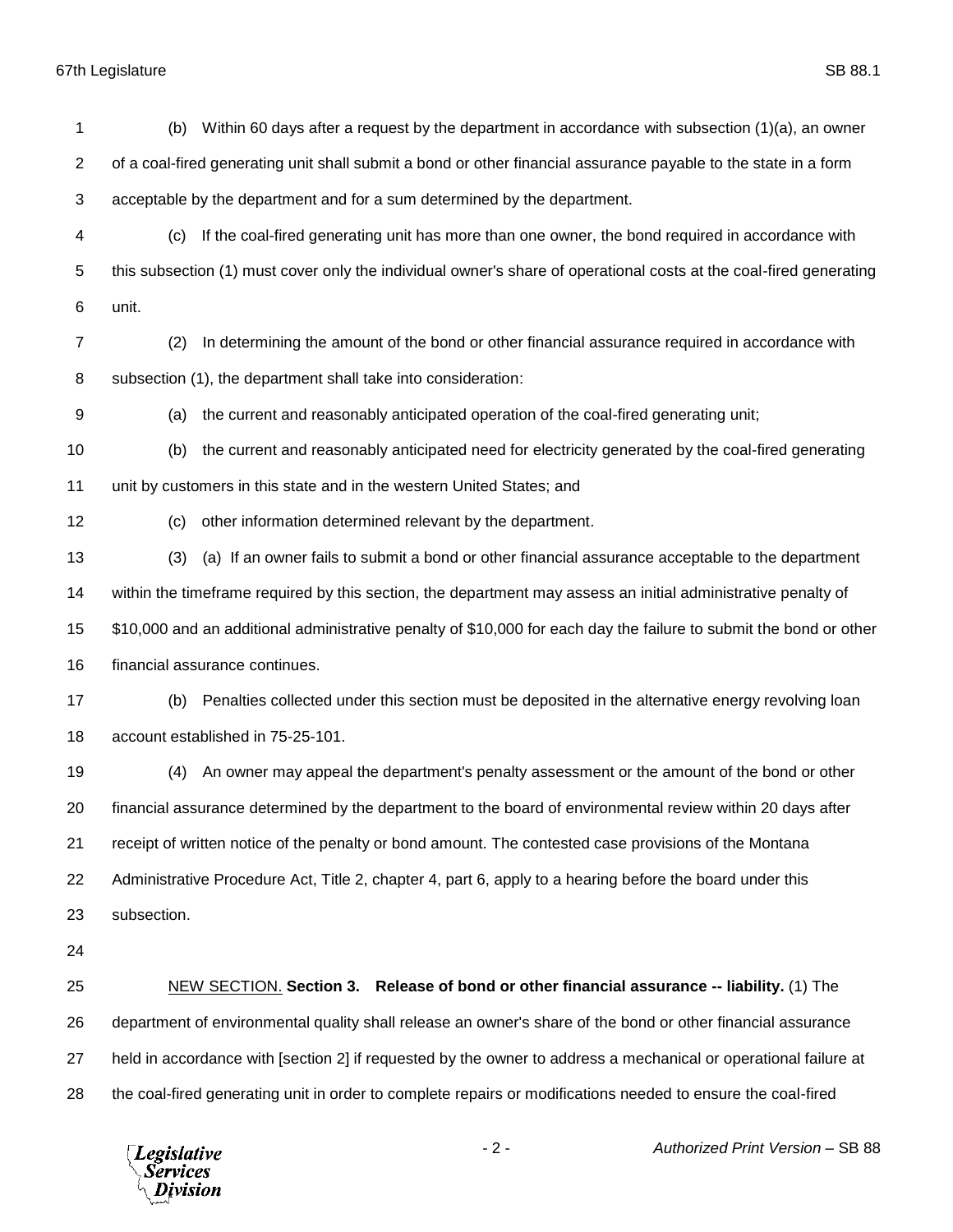generating unit operates in accordance with the requirements of an air quality permit. (2) If an owner fails to complete repairs or modifications in order to continue to operate the unit in accordance with the requirements of an air quality permit within 120 days after notification by the department, the department shall cause the bond or other financial assurance to be forfeited. (3) The department shall use a forfeited bond or financial assurance to: (a) contract with a third party to complete the necessary repairs or modifications; or (b) work in cooperation with another owner of the coal-fired generating unit who has requested a release of the bond or other financial assurance to ensure the necessary repairs and modifications are completed. (4) If an owner's bond or other financial assurance is forfeited prior to the expiration of an air quality permit under which a unit or units are operating, the owner shall provide a new bond or other financial assurance in accordance with [section 1] to cover the owner's remaining obligation as it exists under the permit. (5) Nothing in [sections 1 through 3] relieves an owner of its obligation to comply with the requirements of an air quality permit issued by the department or the requirements of this chapter. **Section 4.** Section 75-2-217, MCA, is amended to read: "**75-2-217. Operating permit program -- exemptions -- general requirements -- duration.** (1) The board shall provide by rule for the issuance, expiration, modification, amendment, suspension, revocation, and renewal of operating permits as part of an operating permit program to be administered by the department under this chapter. The board shall promulgate rules that are consistent with the operating permit framework and guidelines outlined in Subchapter V of the federal Clean Air Act and implementing regulations. (2) This section applies to all sources of air pollutants that are subject to the provisions of Subchapter V of the federal Clean Air Act, 42 U.S.C. 7661, et seq. (3) A person may not violate any requirement of an operating permit issued under 75-2-218 and this section or operate any source required to have a permit under this section without having complied with the requirements of the operating permit program administered by the department pursuant to 75-2-218, 75-2-219, and this section. (4) The board may by rule provide for the exemption of one or more source categories, in whole or in

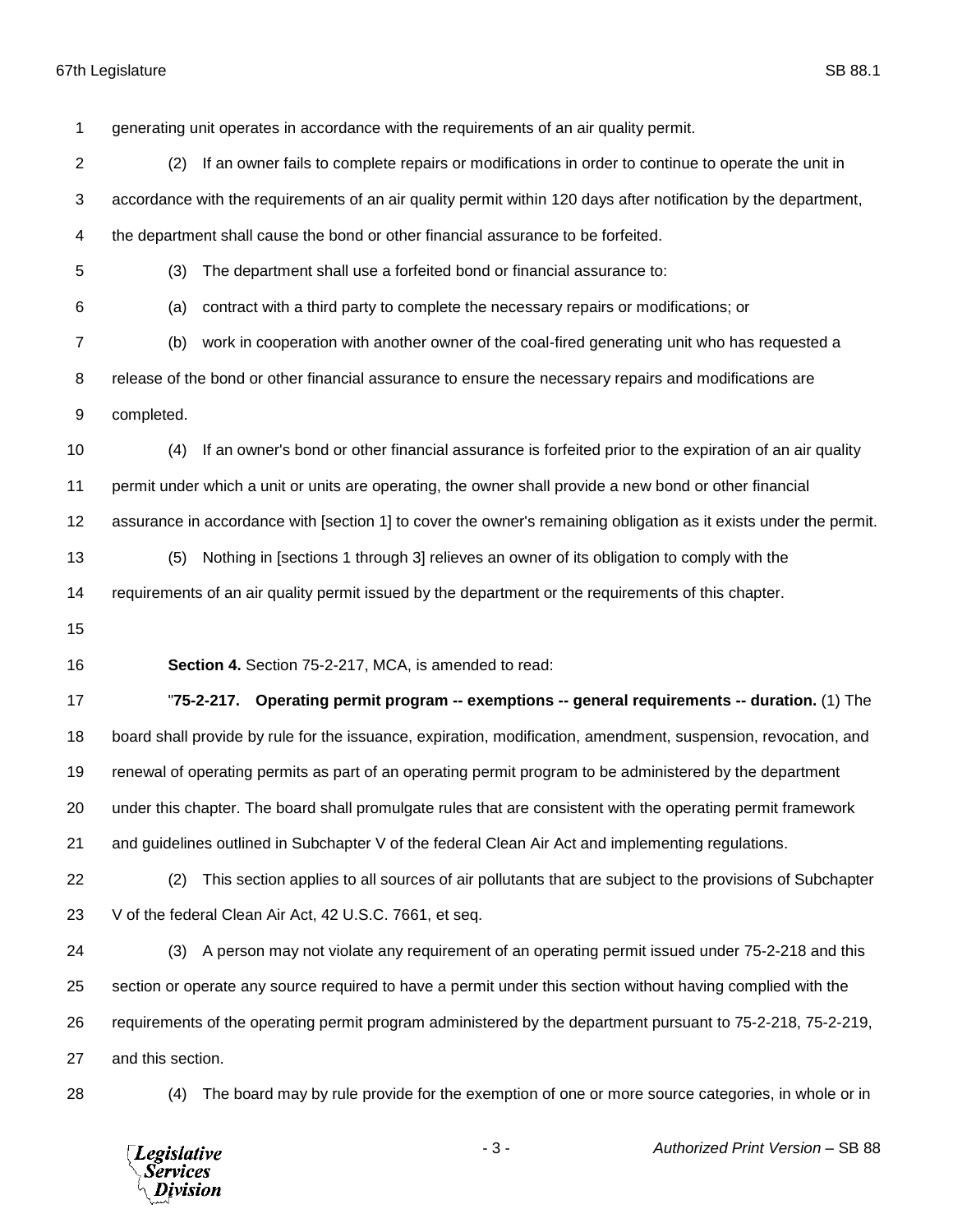| 1              |                           | part, from all or part of the requirements of this section if the board determines that compliance with the |  |
|----------------|---------------------------|-------------------------------------------------------------------------------------------------------------|--|
| $\overline{c}$ |                           | requirements of this section is impracticable, infeasible, or unnecessarily burdensome for the sources. The |  |
| 3              |                           | board may premise this determination upon a similar determination by the appropriate federal agency acting  |  |
| 4              |                           | pursuant to the federal Clean Air Act, 42 U.S.C. 7401, et seq.                                              |  |
| 5              | (5)                       | The board may by rule provide for general operating permits covering numerous similar sources.              |  |
| 6              | (6)                       | An operating permit issued by the department under 75-2-218 and this section is effective for a             |  |
| 7              |                           | period not to exceed 5 years and may be renewed.                                                            |  |
| 8              | (7)                       | The operating permit program administered by the department pursuant to this section must                   |  |
| 9              | include the following:    |                                                                                                             |  |
| 10             | (a)                       | adequate procedures that are streamlined and reasonable for:                                                |  |
| 11             | (i)                       | expeditiously determining when applications are complete;                                                   |  |
| 12             | (ii)                      | processing applications; and                                                                                |  |
| 13             |                           | (iii) expeditiously reviewing permit actions, including application renewals or revisions;                  |  |
| 14             | (b)                       | requirements and procedures for submittal of information necessary to determine the location,               |  |
| 15             |                           | quantity, and type of emissions;                                                                            |  |
| 16             | (c)                       | procedures for public notice and opportunity for comment or public hearing, as appropriate;                 |  |
| 17             | (d)                       | procedures for providing notice and an opportunity for comment to contiguous states and federal             |  |
| 18             | agencies, as appropriate; |                                                                                                             |  |
| 19             | (e)                       | requirements for inspection, monitoring, recordkeeping, compliance certification, and reporting;            |  |
| 20             |                           | deadlines for submitting permit applications and compliance plans that are not later than 12                |  |
| 21             |                           | months after the source becomes subject to the operating permit requirement;                                |  |
| 22             | (g)                       | deadlines for submitting permit renewal applications that are not later than 6 months before                |  |
| 23             |                           | expiration of the existing operating permit;                                                                |  |
| 24             | (h)                       | requirements for compliance plans that must be submitted with permit and renewal applications,              |  |
| 25             |                           | including schedules of compliance and progress reports;                                                     |  |
| 26             | (i)                       | requirements and procedures for periodic certification of source compliance with permit                     |  |
| 27             |                           | requirements, including the prompt reporting of any deviations from permit requirements;                    |  |
| 28             | (i)                       | requirements for submission of any plans, specifications, or other information that the department          |  |
|                |                           |                                                                                                             |  |



- 4 - *Authorized Print Version* – SB 88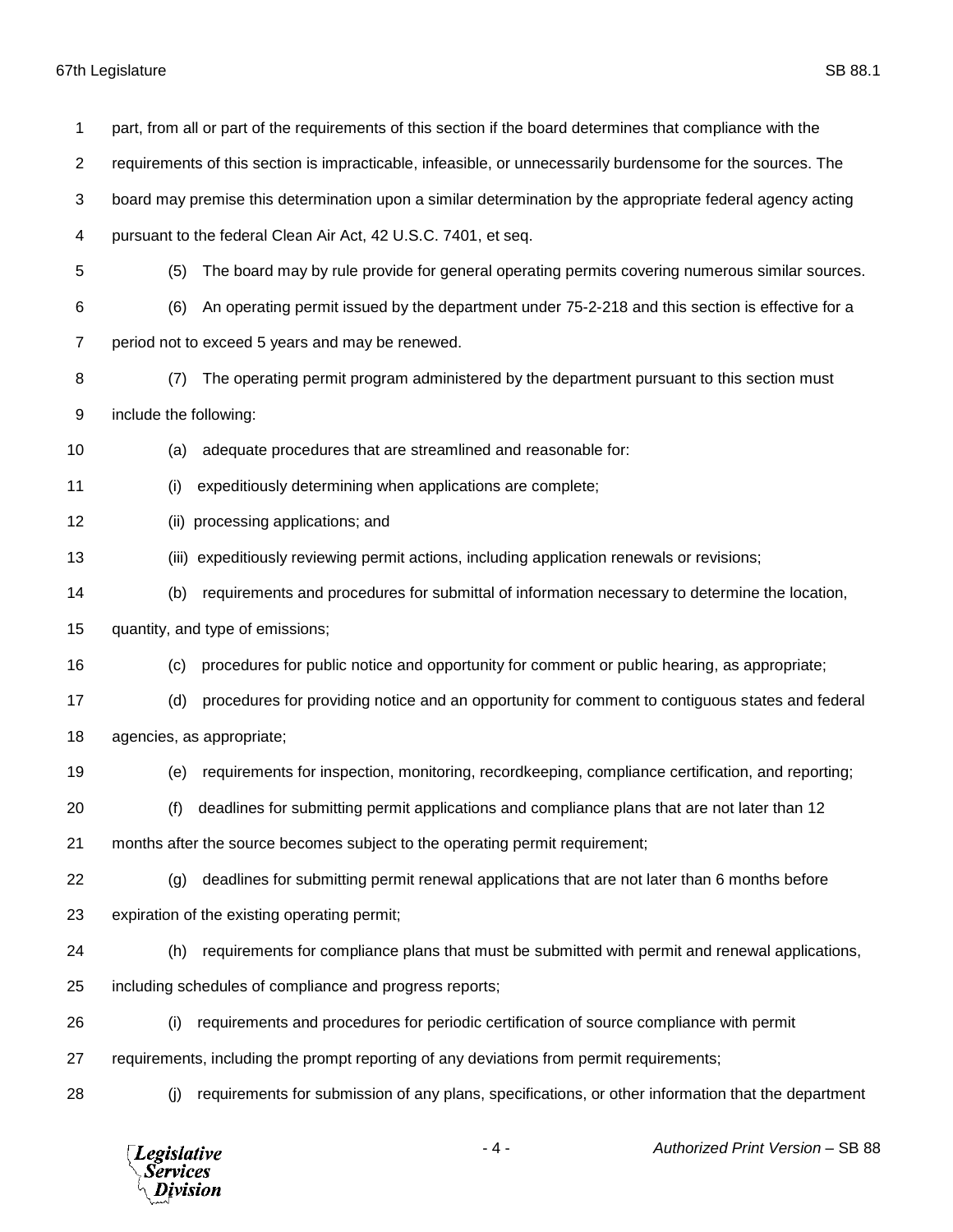considers necessary under this section; (k) conditions and procedures for the transfer of operating permits; (l) requirements and procedures for suspension, modification, amendment, and revocation of permits by the department for cause, including the modification or amendment of permits before renewal or termination to incorporate applicable limitations or requirements effective after permit issuance; (m) requirements and procedures for incorporating into permits and permit renewals all applicable emission limitations and other requirements, including enforceable measures necessary to ensure compliance with those limitations and requirements; (n) requirements and procedures for permit modification and amendment; (o) procedures for tracking activities conducted under general permits; (p) requirements and procedures for issuing a single operating permit authorizing emissions from similar operations at multiple temporary locations, which permit may include conditions necessary to ensure compliance with the requirements of this chapter at all authorized locations and a requirement that the owner or operator notify the department in advance of each change in location; (q) requirements and procedures for allowing changes within a permitted facility without requiring a permit amendment if the changes are not prohibited under this chapter and do not exceed the emissions 17 allowable under the permit; and (r) requirements and procedures necessary to meet the requirements of [sections 1 through 3]; and  $\left( \frac{H}{s} \right)$  other requirements necessary for the department to obtain the authorization to administer an 20 operating permit program under the provisions of Subchapter V of the federal Clean Air Act." **Section 5.** Section 75-25-101, MCA, is amended to read: "**75-25-101. Alternative energy revolving loan account.** (1) There is a special revenue account called the alternative energy revolving loan account to the credit of the department of environmental quality. (2) The alternative energy revolving loan account consists of money deposited into the account from air quality penalties from 75-2-401 and 75-2-413, penalties in accordance with [section 2(3)], and money from any other source. Any interest earned by the account and any interest that is generated from a loan repayment must be deposited into the account and used to sustain the program.